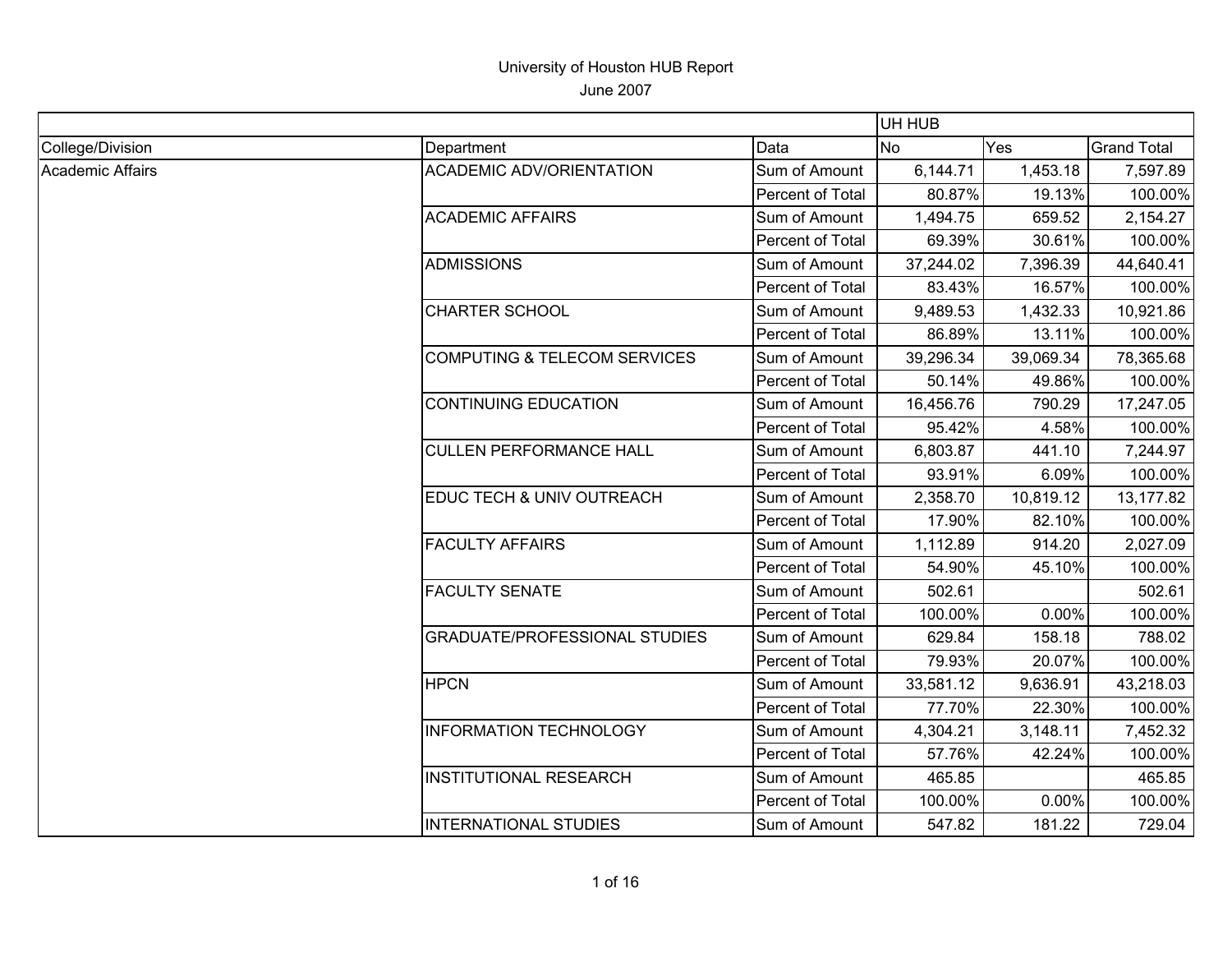|                                   |                                       |                  | UH HUB     |            |                    |
|-----------------------------------|---------------------------------------|------------------|------------|------------|--------------------|
| College/Division                  | Department                            | Data             | <b>No</b>  | Yes        | <b>Grand Total</b> |
| Academic Affairs                  | <b>INTERNATIONAL STUDIES</b>          | Percent of Total | 75.14%     | 24.86%     | 100.00%            |
|                                   | <b>KUHF RADIO</b>                     | Sum of Amount    | 35,315.39  | 18,854.87  | 54,170.26          |
|                                   |                                       | Percent of Total | 65.19%     | 34.81%     | 100.00%            |
|                                   | <b>KUHT TV</b>                        | Sum of Amount    | 56,136.98  | 31,678.96  | 87,815.94          |
|                                   |                                       | Percent of Total | 63.93%     | 36.07%     | 100.00%            |
|                                   | <b>MANAGEMENT INFORMATION SYSTEMS</b> | Sum of Amount    | 47,423.16  | 132,137.65 | 179,560.81         |
|                                   |                                       | Percent of Total | 26.41%     | 73.59%     | 100.00%            |
|                                   | <b>REGISTRATION AND ACADEMIC RECO</b> | Sum of Amount    | 71,695.77  | 1,153.07   | 72,848.84          |
|                                   |                                       | Percent of Total | 98.42%     | 1.58%      | 100.00%            |
|                                   | <b>SCHOLARS COMMUNITY</b>             | Sum of Amount    | 50.32      | 259.75     | 310.07             |
|                                   |                                       | Percent of Total | 16.23%     | 83.77%     | 100.00%            |
|                                   | <b>SCHOLARSHIPS (SPECIAL)</b>         | Sum of Amount    | 428.11     | 166.00     | 594.11             |
|                                   |                                       | Percent of Total | 72.06%     | 27.94%     | 100.00%            |
|                                   | <b>SCHOLARSHIPS AND FINANCIAL AID</b> | Sum of Amount    | 4,880.33   | 284.00     | 5,164.33           |
|                                   |                                       | Percent of Total | 94.50%     | 5.50%      | 100.00%            |
|                                   | SECURITY AND DISASTER RECOVERY        | Sum of Amount    | 506.35     |            | 506.35             |
|                                   |                                       | Percent of Total | 100.00%    | 0.00%      | 100.00%            |
|                                   | TECHNOLOGY SUPPORT SERVICES           | Sum of Amount    | 66,873.80  | 5,642.78   | 72,516.58          |
|                                   |                                       | Percent of Total | 92.22%     | 7.78%      | 100.00%            |
|                                   | UH WELCOME CENTER                     | Sum of Amount    |            | 275.00     | 275.00             |
|                                   |                                       | Percent of Total | 0.00%      | 100.00%    | 100.00%            |
|                                   | UNDERGRADUATE STUDIES                 | Sum of Amount    |            | 95.04      | 95.04              |
|                                   |                                       | Percent of Total | 0.00%      | 100.00%    | 100.00%            |
| Academic Affairs Sum of Amount    |                                       |                  | 443,743.23 | 266,647.01 | 710,390.24         |
| Academic Affairs Percent of Total |                                       |                  | 62.46%     | 37.54%     | 100.00%            |
| Administration and Finance        | <b>ADMIN - FINANCIAL SVCS</b>         | Sum of Amount    | 2,938.82   | 60.07      | 2,998.89           |
|                                   |                                       | Percent of Total | 98.00%     | 2.00%      | 100.00%            |
|                                   | <b>ADMINISTRATION &amp; FINANCE</b>   | Sum of Amount    | 7,367.56   | 6,392.79   | 13,760.35          |
|                                   |                                       | Percent of Total | 53.54%     | 46.46%     | 100.00%            |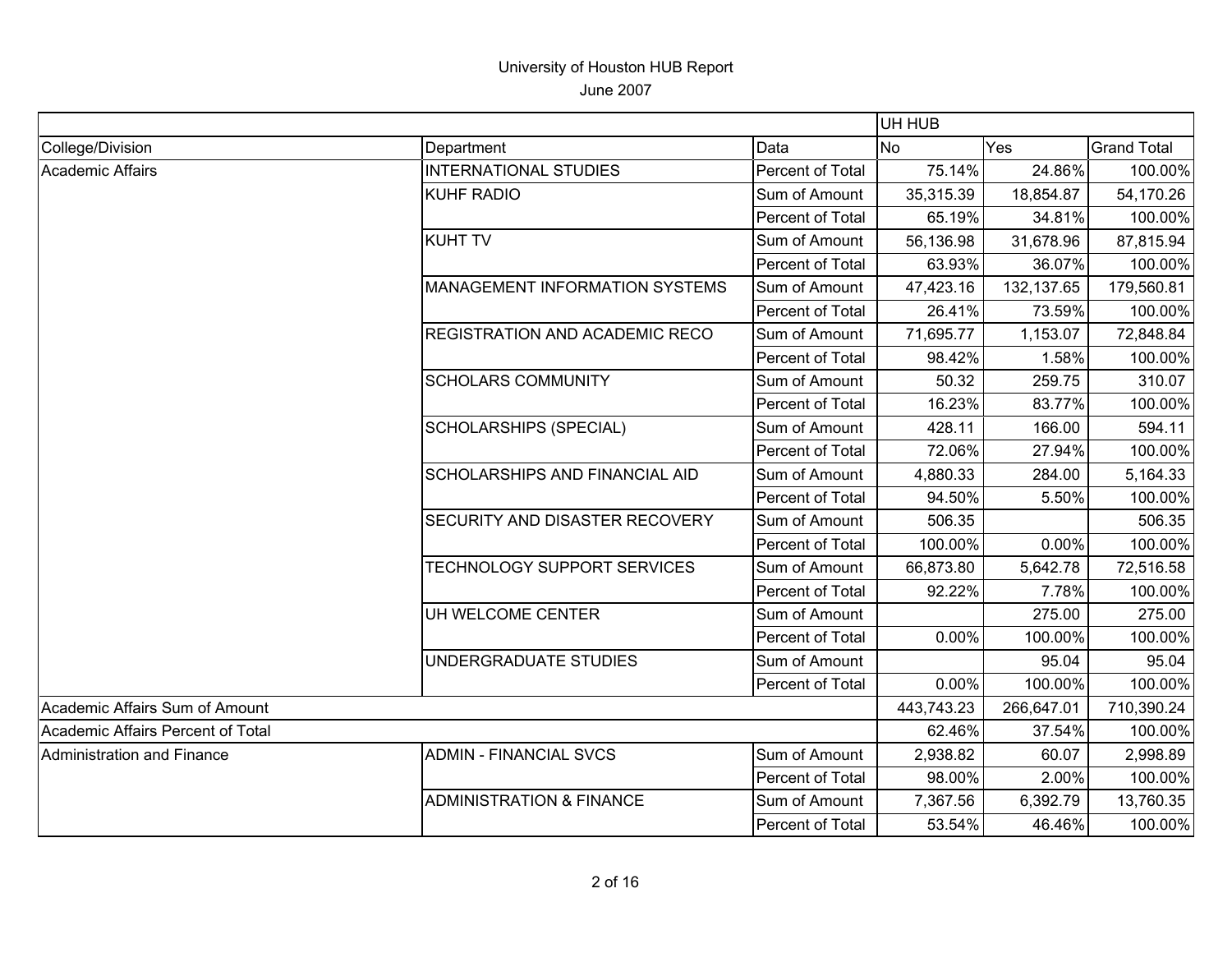|                            |                                    |                  | UH HUB     |            |                    |
|----------------------------|------------------------------------|------------------|------------|------------|--------------------|
| College/Division           | Department                         | Data             | <b>No</b>  | Yes        | <b>Grand Total</b> |
| Administration and Finance | <b>AUXILIARY SERVICES</b>          | Sum of Amount    | 1,062.64   |            | 1,062.64           |
|                            |                                    | Percent of Total | 100.00%    | 0.00%      | 100.00%            |
|                            | AVCIAVP-ADMINISTRATION             | Sum of Amount    | 1,432.64   | 605.34     | 2,037.98           |
|                            |                                    | Percent of Total | 70.30%     | 29.70%     | 100.00%            |
|                            | <b>BUDGET</b>                      | Sum of Amount    |            | 736.87     | 736.87             |
|                            |                                    | Percent of Total | 0.00%      | 100.00%    | 100.00%            |
|                            | <b>BUSINESS SERVICES</b>           | Sum of Amount    | 24,472.00  |            | 24,472.00          |
|                            |                                    | Percent of Total | 100.00%    | 0.00%      | 100.00%            |
|                            | ENVIRONMENTAL HEALTH RISK MGMT     | Sum of Amount    | 9,926.21   | 44,608.92  | 54,535.13          |
|                            |                                    | Percent of Total | 18.20%     | 81.80%     | 100.00%            |
|                            | <b>FACILITIES &amp; PLANNING</b>   | Sum of Amount    | 742,468.38 | 185,080.09 | 927,548.47         |
|                            |                                    | Percent of Total | 80.05%     | 19.95%     | 100.00%            |
|                            | <b>FINANCE</b>                     | Sum of Amount    | 36.02      | 3,353.10   | 3,389.12           |
|                            |                                    | Percent of Total | 1.06%      | 98.94%     | 100.00%            |
|                            | <b>FINANCIAL REPORTING</b>         | Sum of Amount    | 444.30     |            | 444.30             |
|                            |                                    | Percent of Total | 100.00%    | 0.00%      | 100.00%            |
|                            | <b>HUB PROGRAMS</b>                | Sum of Amount    |            | 1,408.00   | 1,408.00           |
|                            |                                    | Percent of Total | 0.00%      | 100.00%    | 100.00%            |
|                            | <b>HUMAN RESOURCES</b>             | Sum of Amount    | 17,438.23  | 485.94     | 17,924.17          |
|                            |                                    | Percent of Total | 97.29%     | 2.71%      | 100.00%            |
|                            | <b>INST - BUSINESS SERVICES</b>    | Sum of Amount    | 1,992.26   |            | 1,992.26           |
|                            |                                    | Percent of Total | 100.00%    | 0.00%      | 100.00%            |
|                            | <b>INST - FINANCIAL ACCOUNTING</b> | Sum of Amount    |            | 11,338.77  | 11,338.77          |
|                            |                                    | Percent of Total | 0.00%      | 100.00%    | 100.00%            |
|                            | <b>INST - PLANT</b>                | Sum of Amount    | 495,751.04 | 17,875.00  | 513,626.04         |
|                            |                                    | Percent of Total | 96.52%     | 3.48%      | 100.00%            |
|                            | ONE CARD PROGRAM                   | Sum of Amount    | 16,172.35  | 140.02     | 16,312.37          |
|                            |                                    | Percent of Total | 99.14%     | 0.86%      | 100.00%            |
|                            | PARKING & TRANSPORTATION           | Sum of Amount    | 121,318.19 | 2,393.12   | 123,711.31         |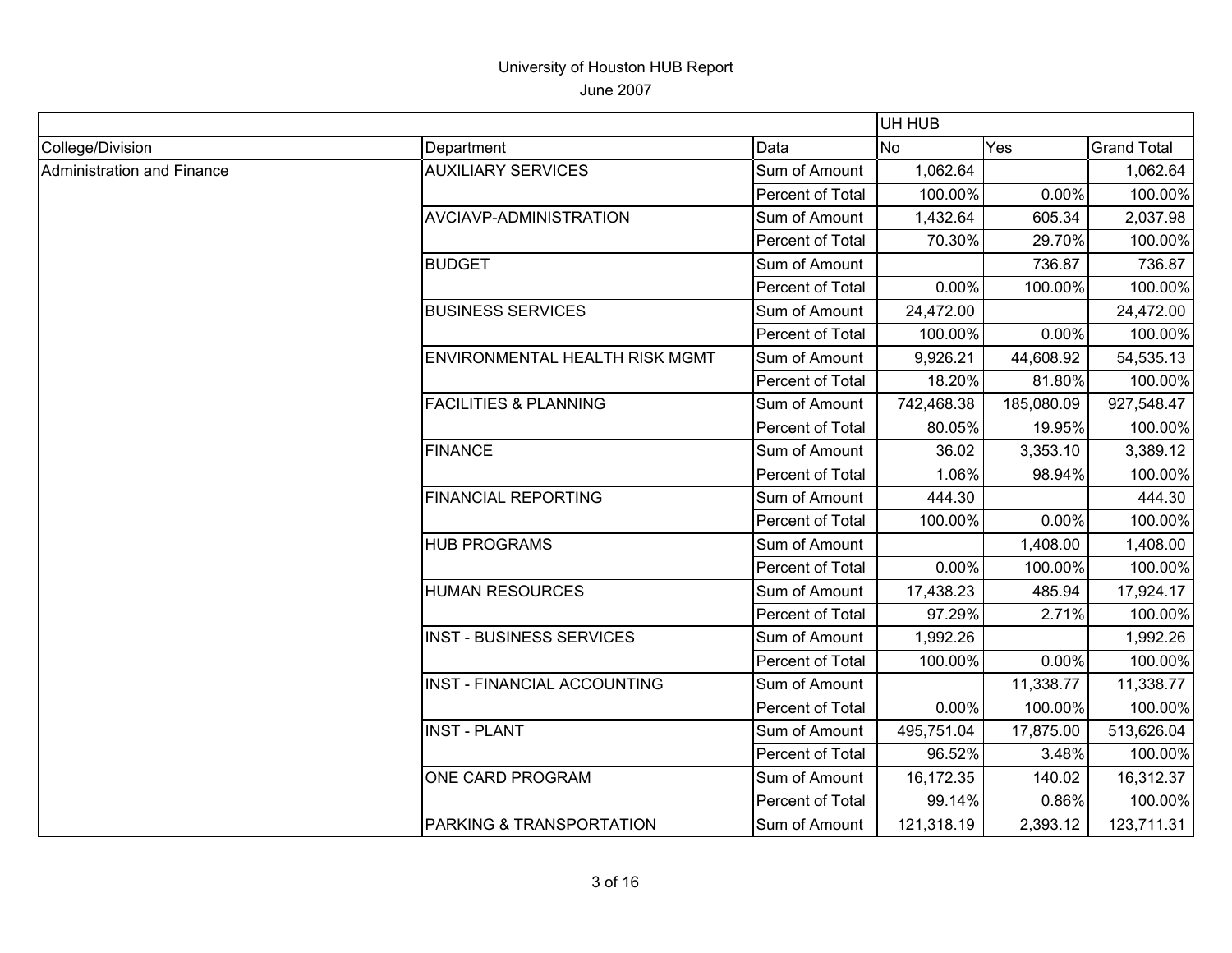|                                             |                                   |                  | UH HUB       |            |                    |
|---------------------------------------------|-----------------------------------|------------------|--------------|------------|--------------------|
| College/Division                            | Department                        | Data             | <b>No</b>    | Yes        | <b>Grand Total</b> |
| Administration and Finance                  | PARKING & TRANSPORTATION          | Percent of Total | 98.07%       | 1.93%      | 100.00%            |
|                                             | PHY PLANT-ADMINISTRATION          | Sum of Amount    | 127,656.02   | 20,467.57  | 148,123.59         |
|                                             |                                   | Percent of Total | 86.18%       | 13.82%     | 100.00%            |
|                                             | <b>PHY PLANT-AUTOMOTIVE</b>       | Sum of Amount    | 11,360.05    | 2,569.19   | 13,929.24          |
|                                             |                                   | Percent of Total | 81.56%       | 18.44%     | 100.00%            |
|                                             | <b>PHY PLANT-BLDG MAINT</b>       | Sum of Amount    | 22,919.62    | 4,474.46   | 27,394.08          |
|                                             |                                   | Percent of Total | 83.67%       | 16.33%     | 100.00%            |
|                                             | <b>PHY PLANT-CUSTODIAL SVCS</b>   | Sum of Amount    | 2,280.35     |            | 2,280.35           |
|                                             |                                   | Percent of Total | 100.00%      | 0.00%      | 100.00%            |
|                                             | <b>PHY PLANT-GROUNDS MAINT</b>    | Sum of Amount    | 7,334.09     | 1,747.00   | 9,081.09           |
|                                             |                                   | Percent of Total | 80.76%       | 19.24%     | 100.00%            |
|                                             | PHY PLANT-SOLID WASTE             | Sum of Amount    | 1,813.53     |            | 1,813.53           |
|                                             |                                   | Percent of Total | 100.00%      | 0.00%      | 100.00%            |
|                                             | <b>PHY PLANT-UTILITIES</b>        | Sum of Amount    | 104,935.42   | 2,876.59   | 107,812.01         |
|                                             |                                   | Percent of Total | 97.33%       | 2.67%      | 100.00%            |
|                                             | POLICE                            | Sum of Amount    | 16,692.25    | 4,517.50   | 21,209.75          |
|                                             |                                   | Percent of Total | 78.70%       | 21.30%     | 100.00%            |
|                                             | <b>POSTAL SERVICES</b>            | Sum of Amount    | 29,439.40    | 100.00     | 29,539.40          |
|                                             |                                   | Percent of Total | 99.66%       | 0.34%      | 100.00%            |
|                                             | PRINTING                          | Sum of Amount    | 12,354.72    | 749.99     | 13,104.71          |
|                                             |                                   | Percent of Total | 94.28%       | 5.72%      | 100.00%            |
|                                             | <b>PURCHASED UTILITIES</b>        | Sum of Amount    | 3,727.50     |            | 3,727.50           |
|                                             |                                   | Percent of Total | 100.00%      | 0.00%      | 100.00%            |
|                                             | <b>STUDENT FINANCIAL SERVICES</b> | Sum of Amount    | 27,052.82    | 5,313.87   | 32,366.69          |
|                                             |                                   | Percent of Total | 83.58%       | 16.42%     | 100.00%            |
| Administration and Finance Sum of Amount    |                                   |                  | 1,810,386.41 | 317,294.20 | 2,127,680.61       |
| Administration and Finance Percent of Total |                                   |                  | 85.09%       | 14.91%     | 100.00%            |
| Architecture                                | <b>DEAN, ARCHITECTURE</b>         | Sum of Amount    | 12,350.33    | 1,757.85   | 14,108.18          |
|                                             |                                   | Percent of Total | 87.54%       | 12.46%     | 100.00%            |
|                                             |                                   |                  |              |            |                    |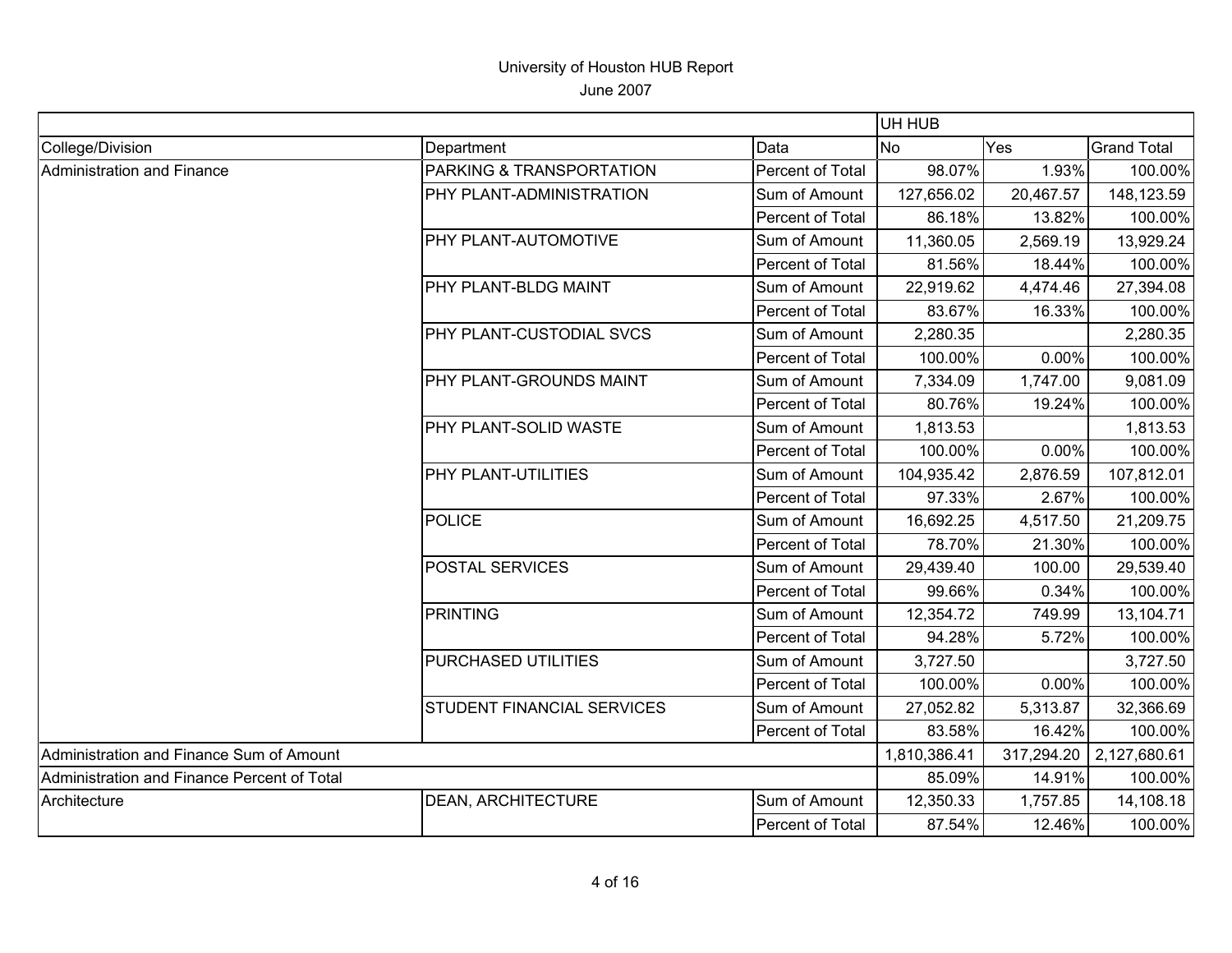|                                |                                           |                  | UH HUB     |            |                    |
|--------------------------------|-------------------------------------------|------------------|------------|------------|--------------------|
| College/Division               | Department                                | Data             | No.        | Yes        | <b>Grand Total</b> |
| Architecture Sum of Amount     |                                           |                  | 12,350.33  | 1,757.85   | 14,108.18          |
| Architecture Percent of Total  |                                           |                  | 87.54%     | 12.46%     | 100.00%            |
| <b>Athletics</b>               | <b>INTERCOLLEGIATE ATHLETICS</b>          | Sum of Amount    | 368,109.74 | 165,322.00 | 533,431.74         |
|                                |                                           | Percent of Total | 69.01%     | 30.99%     | 100.00%            |
| Athletics Sum of Amount        |                                           |                  | 368,109.74 | 165,322.00 | 533,431.74         |
| Athletics Percent of Total     |                                           |                  | 69.01%     | 30.99%     | 100.00%            |
| <b>Business Administration</b> | ACCOUNTANCY AND TAXATION                  | Sum of Amount    | 469.15     | 1,968.17   | 2,437.32           |
|                                |                                           | Percent of Total | 19.25%     | 80.75%     | 100.00%            |
|                                | <b>BAUER CAREER SERVICES CTR</b>          | Sum of Amount    | 203.21     | 4,837.10   | 5,040.31           |
|                                |                                           | Percent of Total | 4.03%      | 95.97%     | 100.00%            |
|                                | <b>CTR FOR ENTREPRENEURSHIP &amp; INN</b> | Sum of Amount    | 27,655.38  | 5,626.13   | 33,281.51          |
|                                |                                           | Percent of Total | 83.10%     | 16.90%     | 100.00%            |
|                                | <b>CTR FOR EXECUTIVE DEVELOPMENT</b>      | Sum of Amount    | 6,795.43   | 5,759.23   | 12,554.66          |
|                                |                                           | Percent of Total | 54.13%     | 45.87%     | 100.00%            |
|                                | <b>DEAN, BUSINESS ADMINISTRATION</b>      | Sum of Amount    | 65,081.35  | 23,203.27  | 88,284.62          |
|                                |                                           | Percent of Total | 73.72%     | 26.28%     | 100.00%            |
|                                | <b>DECISION AND INFORMATION SCIEN</b>     | Sum of Amount    | 1,202.28   |            | 1,202.28           |
|                                |                                           | Percent of Total | 100.00%    | 0.00%      | 100.00%            |
|                                | <b>EXECUTIVE DEGREE PROGRAMS</b>          | Sum of Amount    | 23,941.57  | 2,007.13   | 25,948.70          |
|                                |                                           | Percent of Total | 92.27%     | 7.73%      | 100.00%            |
|                                | <b>FINANCE</b>                            | Sum of Amount    | 807.26     | 816.84     | 1,624.10           |
|                                |                                           | Percent of Total | 49.71%     | 50.29%     | 100.00%            |
|                                | <b>GLOBAL ENERGY MGMT INST</b>            | Sum of Amount    | 1,146.96   |            | 1,146.96           |
|                                |                                           | Percent of Total | 100.00%    | 0.00%      | 100.00%            |
|                                | <b>MANAGEMENT</b>                         | Sum of Amount    | 1,931.58   | 2,062.29   | 3,993.87           |
|                                |                                           | Percent of Total | 48.36%     | 51.64%     | 100.00%            |
|                                | <b>MARKETING</b>                          | Sum of Amount    | 509.85     | 7,070.43   | 7,580.28           |
|                                |                                           | Percent of Total | 6.73%      | 93.27%     | 100.00%            |
|                                | <b>MBA STUDENT SERVICES CENTER</b>        | Sum of Amount    | 2,922.45   | 654.86     | 3,577.31           |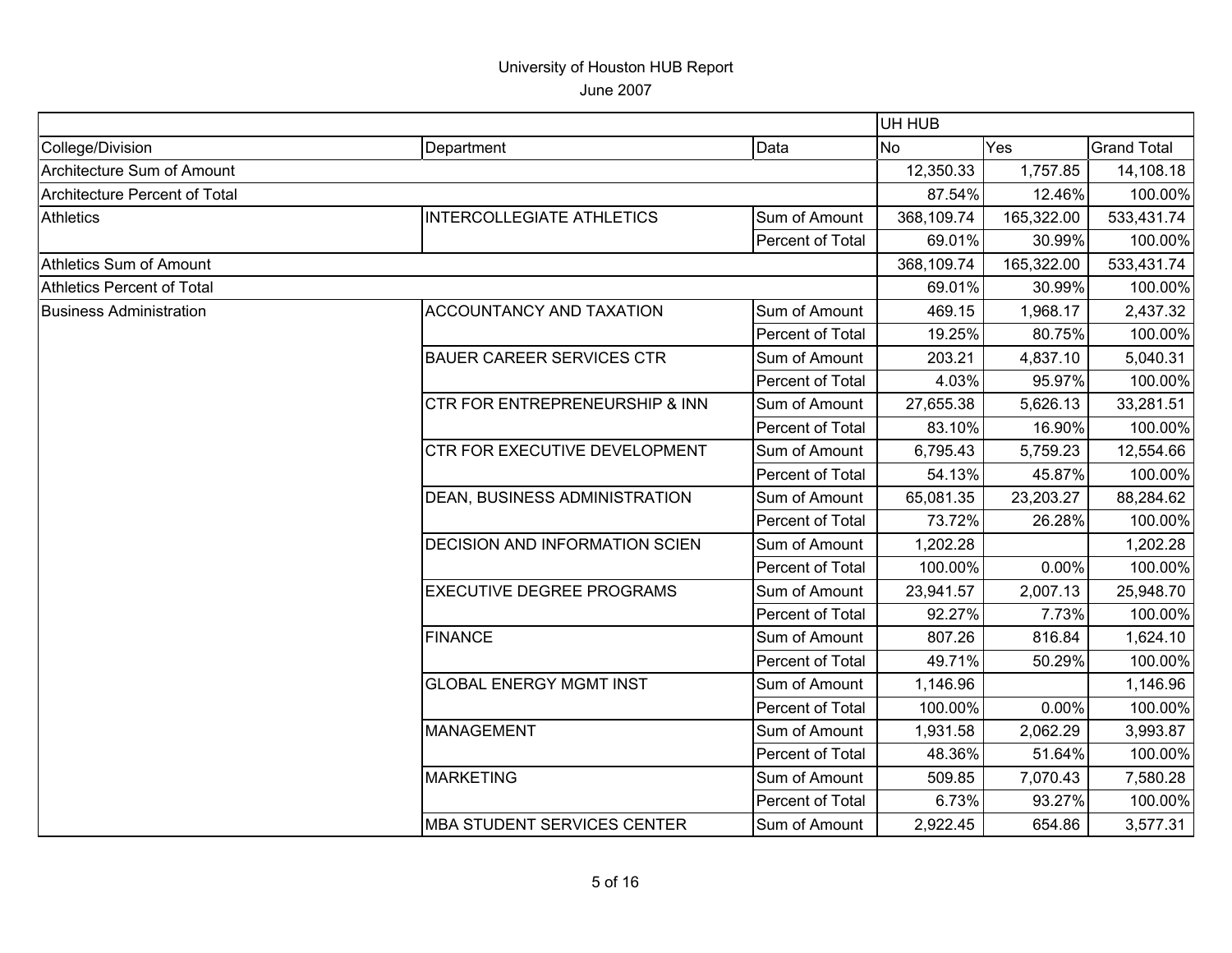|                                              |                                           |                  | UH HUB     |           |                    |
|----------------------------------------------|-------------------------------------------|------------------|------------|-----------|--------------------|
| College/Division                             | Department                                | Data             | <b>No</b>  | Yes       | <b>Grand Total</b> |
| Business Administration                      | MBA STUDENT SERVICES CENTER               | Percent of Total | 81.69%     | 18.31%    | 100.00%            |
|                                              | RESEARCH AND INSTR COMPUTING S            | Sum of Amount    | 3,502.54   | 311.23    | 3,813.77           |
|                                              |                                           | Percent of Total | 91.84%     | 8.16%     | 100.00%            |
|                                              | SALES EXCELLENCE INSTITUTE                | Sum of Amount    | 10,490.55  | 4,447.50  | 14,938.05          |
|                                              |                                           | Percent of Total | 70.23%     | 29.77%    | 100.00%            |
|                                              | <b>SMALL BUSINESS DEV CENTER</b>          | Sum of Amount    | 15,334.12  | 8,651.47  | 23,985.59          |
|                                              |                                           | Percent of Total | 63.93%     | 36.07%    | 100.00%            |
|                                              | UNDERGRAD BUSINESS PROG                   | Sum of Amount    | 2,013.48   | 398.44    | 2,411.92           |
|                                              |                                           | Percent of Total | 83.48%     | 16.52%    | 100.00%            |
| <b>Business Administration Sum of Amount</b> |                                           |                  | 164,007.16 | 67,814.09 | 231,821.25         |
| Business Administration Percent of Total     |                                           |                  | 70.75%     | 29.25%    | 100.00%            |
| Chancellor/President                         | <b>AFFIRMATIVE ACTION</b>                 | Sum of Amount    | 37.16      |           | 37.16              |
|                                              |                                           | Percent of Total | 100.00%    | 0.00%     | 100.00%            |
|                                              | OFFICE OF SPECIAL EVENTS                  | Sum of Amount    | 40,556.71  | 14,017.72 | 54,574.43          |
|                                              |                                           | Percent of Total | 74.31%     | 25.69%    | 100.00%            |
|                                              | <b>PRESIDENT</b>                          | Sum of Amount    | 973.48     | 864.39    | 1,837.87           |
|                                              |                                           | Percent of Total | 52.97%     | 47.03%    | 100.00%            |
|                                              | <b>STAFF COUNCIL</b>                      | Sum of Amount    | 650.36     |           | 650.36             |
|                                              |                                           | Percent of Total | 100.00%    | 0.00%     | 100.00%            |
| Chancellor/President Sum of Amount           |                                           |                  | 42,217.71  | 14,882.11 | 57,099.82          |
| Chancellor/President Percent of Total        |                                           |                  | 73.94%     | 26.06%    | 100.00%            |
| Education                                    | CENTER FOR INFO TECH IN EDUCATION         | Sum of Amount    | 11,784.29  | 1,625.66  | 13,409.95          |
|                                              |                                           | Percent of Total | 87.88%     | 12.12%    | 100.00%            |
|                                              | <b>CONSISTENCY MGMT &amp; COOP DISCIP</b> | Sum of Amount    | 3,299.27   | 85.92     | 3,385.19           |
|                                              |                                           | Percent of Total | 97.46%     | 2.54%     | 100.00%            |
|                                              | <b>CURRICULUM AND INSTRUCTION</b>         | Sum of Amount    | 5,540.74   | 7,661.78  | 13,202.52          |
|                                              |                                           | Percent of Total | 41.97%     | 58.03%    | 100.00%            |
|                                              | <b>DEAN, EDUCATION</b>                    | Sum of Amount    | 46,018.28  | 5,394.98  | 51,413.26          |
|                                              |                                           | Percent of Total | 89.51%     | 10.49%    | 100.00%            |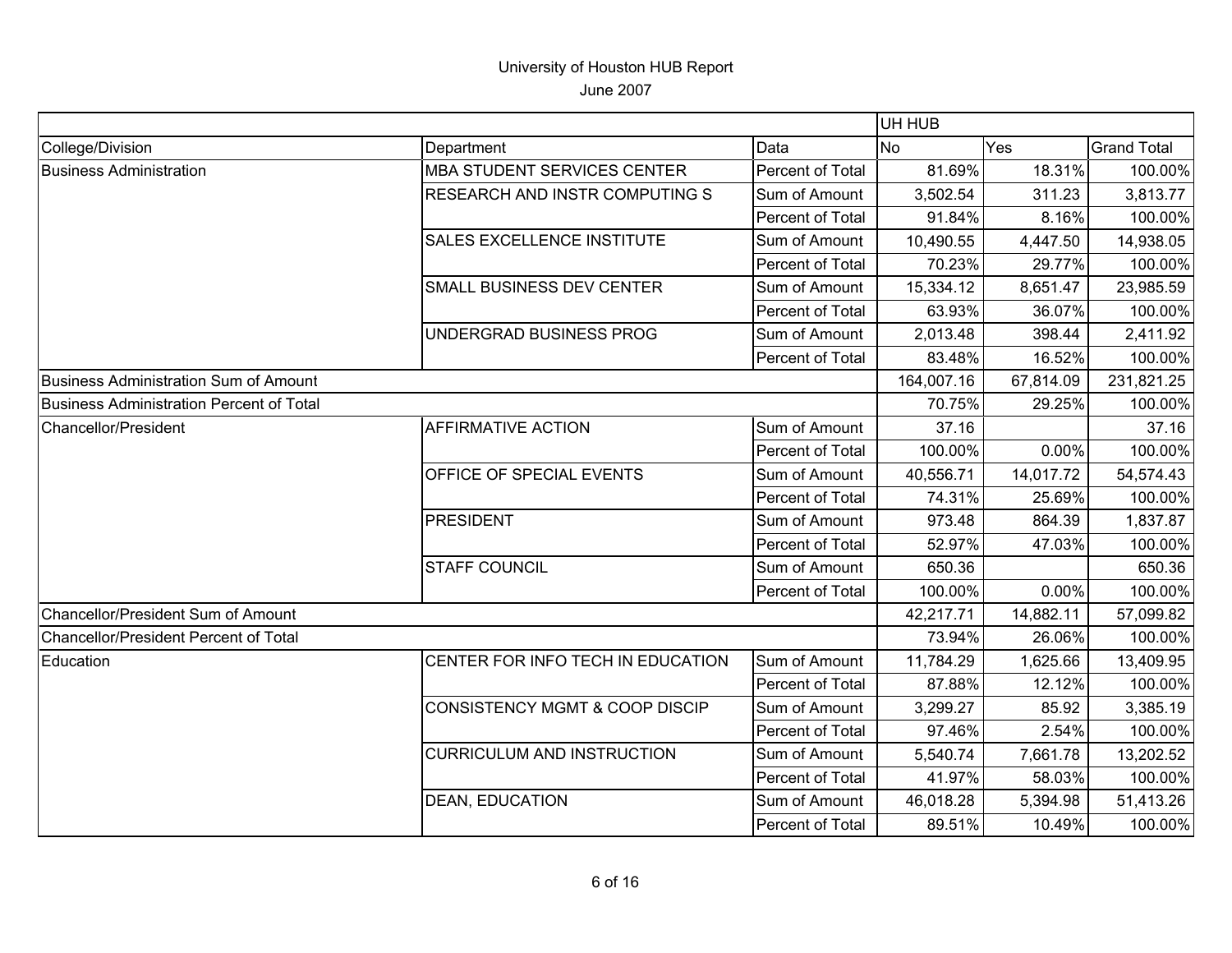|                                   |                                    |                  | UH HUB    |           |                    |
|-----------------------------------|------------------------------------|------------------|-----------|-----------|--------------------|
| College/Division                  | Department                         | Data             | <b>No</b> | Yes       | <b>Grand Total</b> |
| Education                         | EDU. LEADERSHIP & CULTURAL STU     | Sum of Amount    | 768.04    | 1,152.85  | 1,920.89           |
|                                   |                                    | Percent of Total | 39.98%    | 60.02%    | 100.00%            |
|                                   | EDUCATIONAL PSYCHOLOGY             | Sum of Amount    | 470.00    | 749.19    | 1,219.19           |
|                                   |                                    | Percent of Total | 38.55%    | 61.45%    | 100.00%            |
|                                   | HEALTH AND HUMAN PERFORMANCE       | Sum of Amount    | 18,548.76 | (7.35)    | 18,541.41          |
|                                   |                                    | Percent of Total | 100.04%   | $-0.04%$  | 100.00%            |
|                                   | HUMAN DEVELOPMENT LAB              | Sum of Amount    | 3,280.19  |           | 3,280.19           |
|                                   |                                    | Percent of Total | 100.00%   | $0.00\%$  | 100.00%            |
|                                   | INSTITUTE FOR URBAN EDUCATION      | Sum of Amount    | 2,309.35  | 3,643.81  | 5,953.16           |
|                                   |                                    | Percent of Total | 38.79%    | 61.21%    | 100.00%            |
|                                   | TEACHER EDUCATION AND CERTIFIC     | Sum of Amount    | 6,148.38  | 745.19    | 6,893.57           |
|                                   |                                    | Percent of Total | 89.19%    | 10.81%    | 100.00%            |
| <b>Education Sum of Amount</b>    |                                    |                  | 98,167.30 | 21,052.03 | 119,219.33         |
| <b>Education Percent of Total</b> |                                    |                  | 82.34%    | 17.66%    | 100.00%            |
| Engineering                       | <b>CHEMICAL ENGINEERING</b>        | Sum of Amount    | 58,996.53 | 12,825.97 | 71,822.50          |
|                                   |                                    | Percent of Total | 82.14%    | 17.86%    | 100.00%            |
|                                   | <b>CIVIL ENGINEERING</b>           | Sum of Amount    | 19,796.05 | 1,572.14  | 21,368.19          |
|                                   |                                    | Percent of Total | 92.64%    | 7.36%     | 100.00%            |
|                                   | COMPOSITE ENGR APPLICATIONS CT     | Sum of Amount    | 2,255.53  |           | 2,255.53           |
|                                   |                                    | Percent of Total | 100.00%   | 0.00%     | 100.00%            |
|                                   | <b>COOPERATIVE ENGINEERING</b>     | Sum of Amount    | 119.23    |           | 119.23             |
|                                   |                                    | Percent of Total | 100.00%   | 0.00%     | 100.00%            |
|                                   | <b>CTR FOR INNOVATIVE GROUTING</b> | Sum of Amount    | 4,262.13  |           | 4,262.13           |
|                                   |                                    | Percent of Total | 100.00%   | 0.00%     | 100.00%            |
|                                   | <b>DEAN, ENGINEERING</b>           | Sum of Amount    | 83,262.55 | 1,336.07  | 84,598.62          |
|                                   |                                    | Percent of Total | 98.42%    | 1.58%     | 100.00%            |
|                                   | <b>ELECTRICAL ENGINEERING</b>      | Sum of Amount    | 20,809.59 | 64.19     | 20,873.78          |
|                                   |                                    | Percent of Total | 99.69%    | 0.31%     | 100.00%            |
|                                   | <b>ENGINEERING SERVICES</b>        | Sum of Amount    | 3,463.02  | 1,440.82  | 4,903.84           |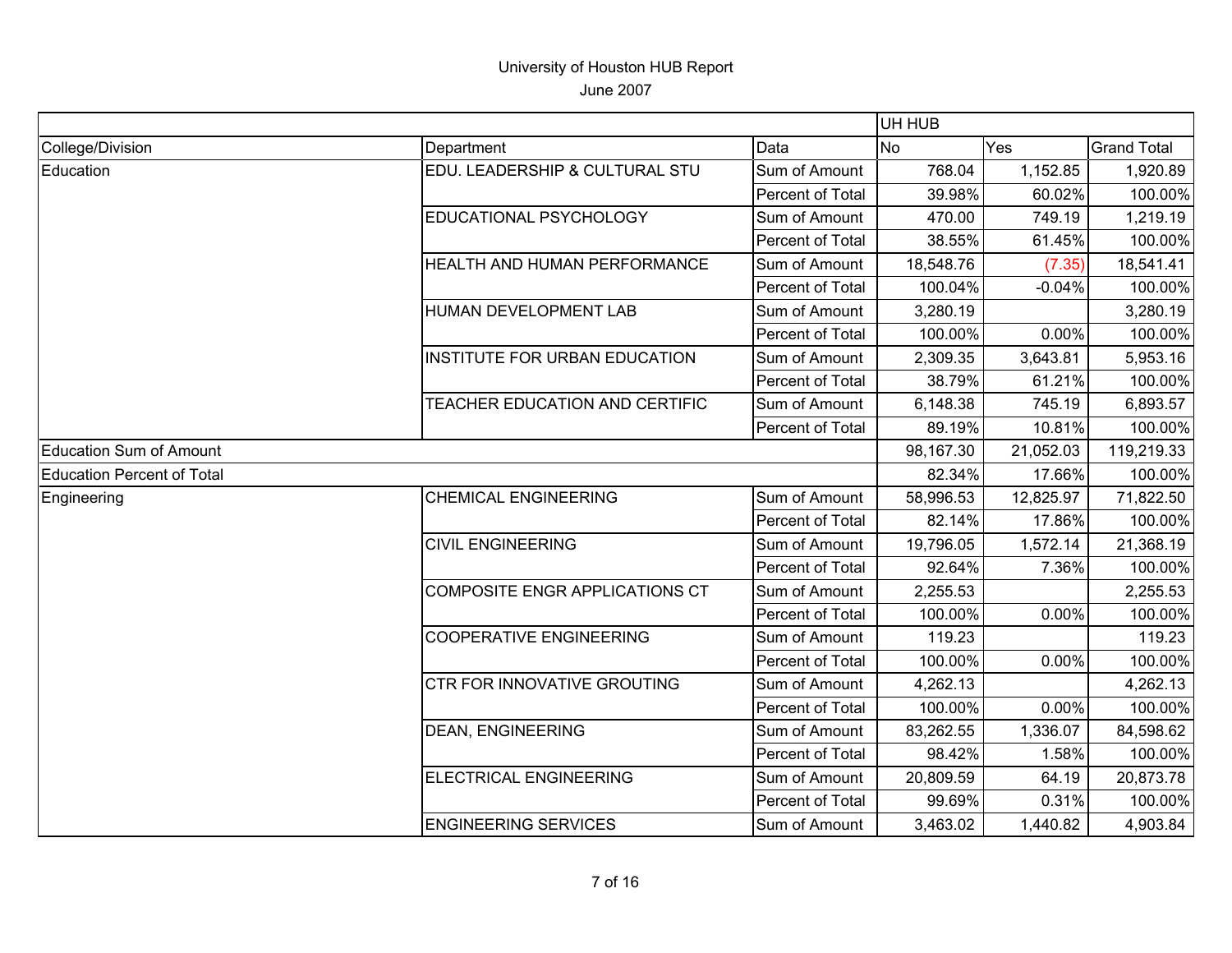|                                                  |                                   |                  | UH HUB     |           |                    |
|--------------------------------------------------|-----------------------------------|------------------|------------|-----------|--------------------|
| College/Division                                 | Department                        | Data             | No         | Yes       | <b>Grand Total</b> |
| Engineering                                      | <b>ENGINEERING SERVICES</b>       | Percent of Total | 70.62%     | 29.38%    | 100.00%            |
|                                                  | <b>INDUSTRIAL ENGINEERING</b>     | Sum of Amount    | 2,921.48   | 1,081.01  | 4,002.49           |
|                                                  |                                   | Percent of Total | 72.99%     | 27.01%    | 100.00%            |
|                                                  | MECHANICAL ENGINEERING            | Sum of Amount    | 15,322.02  | 2,495.55  | 17,817.57          |
|                                                  |                                   | Percent of Total | 85.99%     | 14.01%    | 100.00%            |
|                                                  | NANOSYSTEM MANUFACTURING CTR      | Sum of Amount    | 103.00     |           | 103.00             |
|                                                  |                                   | Percent of Total | 100.00%    | 0.00%     | 100.00%            |
|                                                  | SW PUBLIC TECHNOLOGY CENTER       | Sum of Amount    | 5,403.12   |           | 5,403.12           |
|                                                  |                                   | Percent of Total | 100.00%    | 0.00%     | 100.00%            |
| <b>Engineering Sum of Amount</b>                 |                                   |                  | 216,714.25 | 20,815.75 | 237,530.00         |
| <b>Engineering Percent of Total</b>              |                                   |                  | 91.24%     | 8.76%     | 100.00%            |
| <b>Graduate College of Social Work</b>           | <b>AMERICAN HUMANICS</b>          | Sum of Amount    |            | 3,259.46  | 3,259.46           |
|                                                  |                                   | Percent of Total | 0.00%      | 100.00%   | 100.00%            |
|                                                  | DEAN, SOCIAL WORK                 | Sum of Amount    | 1,453.29   | 13,551.24 | 15,004.53          |
|                                                  |                                   | Percent of Total | 9.69%      | 90.31%    | 100.00%            |
|                                                  | <b>FIELD OFFICE</b>               | Sum of Amount    |            | 53.32     | 53.32              |
|                                                  |                                   | Percent of Total | 0.00%      | 100.00%   | 100.00%            |
|                                                  | <b>OCP</b>                        | Sum of Amount    | 22,451.34  | 989.59    | 23,440.93          |
|                                                  |                                   | Percent of Total | 95.78%     | 4.22%     | 100.00%            |
|                                                  | <b>ODSPR</b>                      | Sum of Amount    | 5,103.32   | 201.75    | 5,305.07           |
|                                                  |                                   | Percent of Total | 96.20%     | 3.80%     | 100.00%            |
|                                                  | PHD PROGRAM                       | Sum of Amount    | 51.84      |           | 51.84              |
|                                                  |                                   | Percent of Total | 100.00%    | 0.00%     | 100.00%            |
| Graduate College of Social Work Sum of Amount    |                                   |                  | 29,059.79  | 18,055.36 | 47,115.15          |
| Graduate College of Social Work Percent of Total |                                   |                  | 61.68%     | 38.32%    | 100.00%            |
| <b>Honors College</b>                            | DEAN, HONORS COLLEGE              | Sum of Amount    | 28,052.46  | 809.15    | 28,861.61          |
|                                                  |                                   | Percent of Total | 97.20%     | 2.80%     | 100.00%            |
|                                                  | <b>HOUSTON TEACHERS INSTITUTE</b> | Sum of Amount    | 17,004.40  |           | 17,004.40          |
|                                                  |                                   | Percent of Total | 100.00%    | 0.00%     | 100.00%            |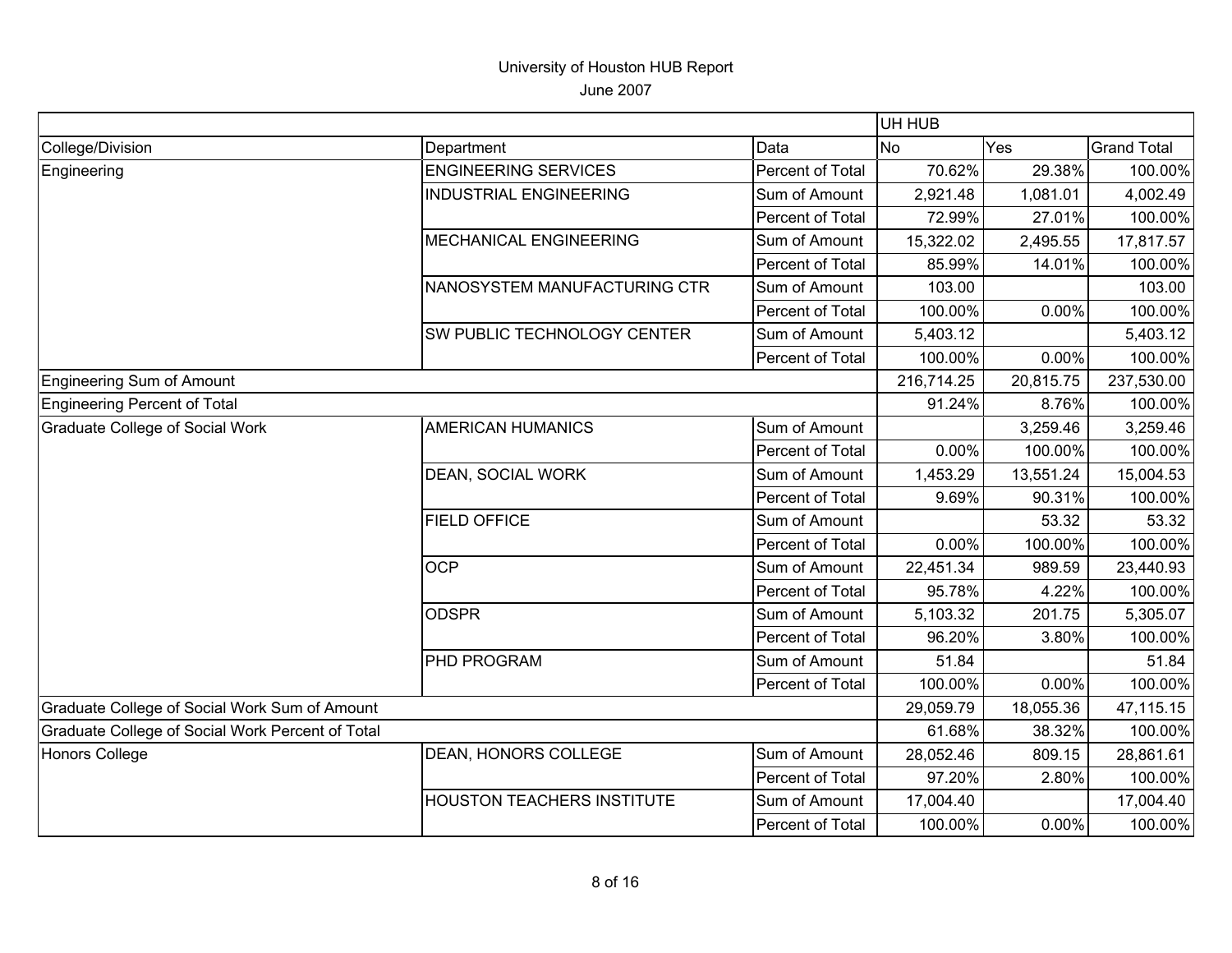|                                                  |                                |                  | UH HUB    |           |                    |
|--------------------------------------------------|--------------------------------|------------------|-----------|-----------|--------------------|
| College/Division                                 | Department                     | Data             | <b>No</b> | Yes       | <b>Grand Total</b> |
| Honors College Sum of Amount                     |                                |                  | 45,056.86 | 809.15    | 45,866.01          |
| Honors College Percent of Total                  |                                |                  | 98.24%    | 1.76%     | 100.00%            |
| Hotel and Restaurant Management                  | DEAN, HOTEL & RESTAURANT MANAG | Sum of Amount    | 2,573.98  |           | 2,573.98           |
|                                                  |                                | Percent of Total | 100.00%   | 0.00%     | 100.00%            |
|                                                  | HOTEL AND RESTAURANT MANAGEMEN | Sum of Amount    | 33,200.89 | 7,195.96  | 40,396.85          |
|                                                  |                                | Percent of Total | 82.19%    | 17.81%    | 100.00%            |
| Hotel and Restaurant Management Sum of Amount    |                                |                  | 35,774.87 | 7,195.96  | 42,970.83          |
| Hotel and Restaurant Management Percent of Total |                                |                  | 83.25%    | 16.75%    | 100.00%            |
| Law Center                                       | DEAN, LAW                      | Sum of Amount    | 70,356.55 | 13,361.28 | 83,717.83          |
|                                                  |                                | Percent of Total | 84.04%    | 15.96%    | 100.00%            |
|                                                  | LAW INFORMATION TECHNOLOGY     | Sum of Amount    | 6,724.50  | 9,322.86  | 16,047.36          |
|                                                  |                                | Percent of Total | 41.90%    | 58.10%    | 100.00%            |
|                                                  | <b>LAW LIBRARY</b>             | Sum of Amount    | 3,631.82  | 246.43    | 3,878.25           |
|                                                  |                                | Percent of Total | 93.65%    | 6.35%     | 100.00%            |
| Law Center Sum of Amount                         |                                |                  | 80,712.87 | 22,930.57 | 103,643.44         |
| Law Center Percent of Total                      |                                |                  | 77.88%    | 22.12%    | 100.00%            |
| <b>Liberal Arts and Social Sciences</b>          | <b>AEROSPACE STUDIES</b>       | Sum of Amount    | 699.38    | 138.33    | 837.71             |
|                                                  |                                | Percent of Total | 83.49%    | 16.51%    | 100.00%            |
|                                                  | AFRICAN-AMERICAN STUDIES       | Sum of Amount    | 1,197.06  | 23,039.50 | 24,236.56          |
|                                                  |                                | Percent of Total | 4.94%     | 95.06%    | 100.00%            |
|                                                  | <b>ANTHROPOLOGY</b>            | Sum of Amount    | 664.05    | 5,074.74  | 5,738.79           |
|                                                  |                                | Percent of Total | 11.57%    | 88.43%    | 100.00%            |
|                                                  | <b>ART</b>                     | Sum of Amount    | 7,863.16  | 370.61    | 8,233.77           |
|                                                  |                                | Percent of Total | 95.50%    | 4.50%     | 100.00%            |
|                                                  | <b>ARTE PUBLICO</b>            | Sum of Amount    | 69,552.53 | 477.18    | 70,029.71          |
|                                                  |                                | Percent of Total | 99.32%    | 0.68%     | 100.00%            |
|                                                  | <b>BAND</b>                    | Sum of Amount    | 108.50    |           | 108.50             |
|                                                  |                                | Percent of Total | 100.00%   | 0.00%     | 100.00%            |
|                                                  | <b>BLAFFER GALLERY</b>         | Sum of Amount    | 26,085.88 | 115.01    | 26,200.89          |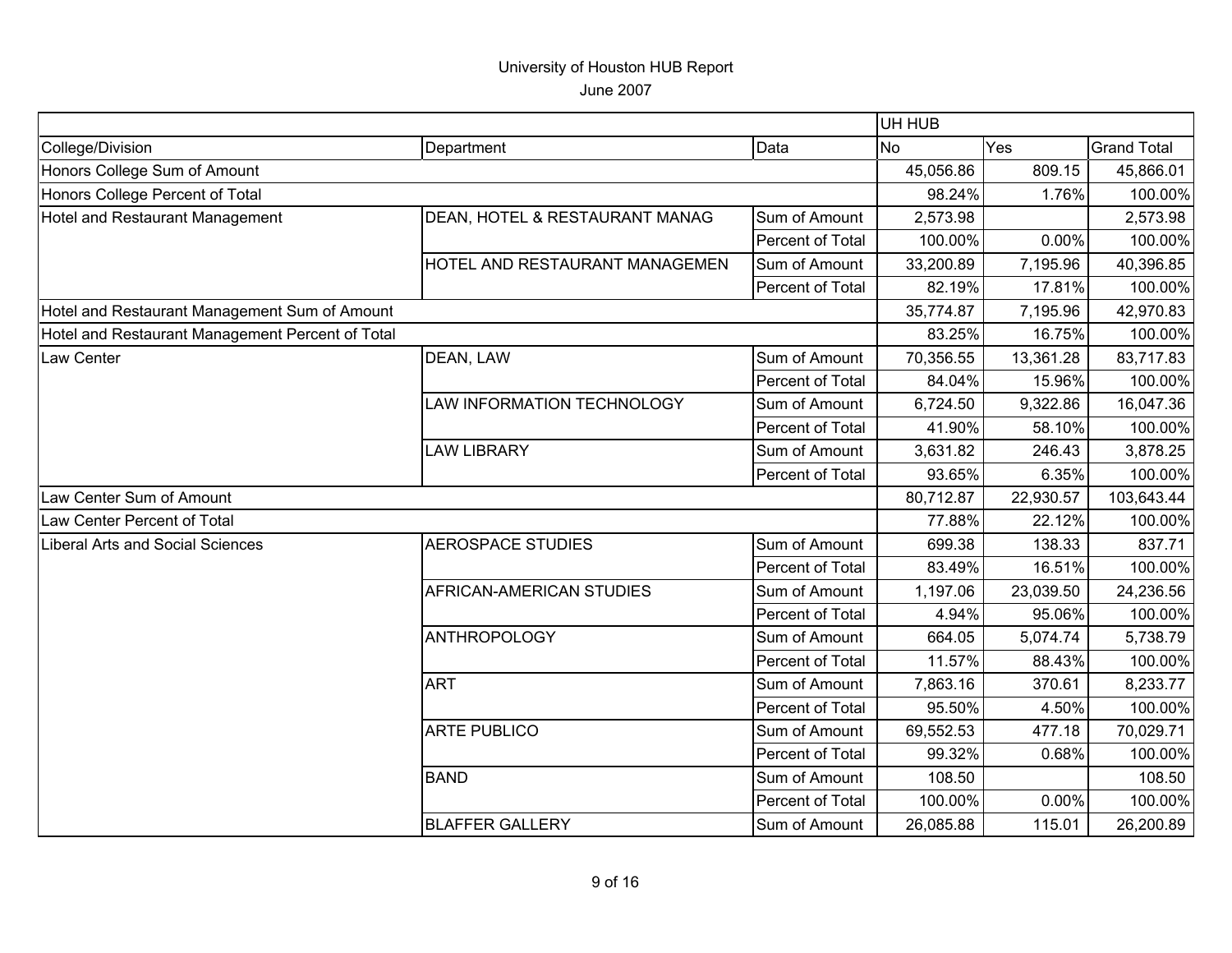|                                         |                                 |                  | UH HUB    |           |                    |
|-----------------------------------------|---------------------------------|------------------|-----------|-----------|--------------------|
| College/Division                        | Department                      | Data             | <b>No</b> | Yes       | <b>Grand Total</b> |
| <b>Liberal Arts and Social Sciences</b> | <b>BLAFFER GALLERY</b>          | Percent of Total | 99.56%    | 0.44%     | 100.00%            |
|                                         | CENTER FOR PUBLIC POLICY        | Sum of Amount    | 3,195.92  | 483.13    | 3,679.05           |
|                                         |                                 | Percent of Total | 86.87%    | 13.13%    | 100.00%            |
|                                         | <b>COMMUNICATION</b>            | Sum of Amount    | 12,193.08 | 15.17     | 12,208.25          |
|                                         |                                 | Percent of Total | 99.88%    | 0.12%     | 100.00%            |
|                                         | <b>COMMUNICATIONS DISORDERS</b> | Sum of Amount    | 5,342.19  | 84.84     | 5,427.03           |
|                                         |                                 | Percent of Total | 98.44%    | 1.56%     | 100.00%            |
|                                         | DEAN, LIBERAL ARTS & SOC SCI    | Sum of Amount    | 25,492.47 | 1,716.75  | 27,209.22          |
|                                         |                                 | Percent of Total | 93.69%    | 6.31%     | 100.00%            |
|                                         | <b>ECONOMICS</b>                | Sum of Amount    | 903.93    | 13,098.77 | 14,002.70          |
|                                         |                                 | Percent of Total | 6.46%     | 93.54%    | 100.00%            |
|                                         | <b>ENGLISH</b>                  | Sum of Amount    | 18,291.76 | 2,836.14  | 21,127.90          |
|                                         |                                 | Percent of Total | 86.58%    | 13.42%    | 100.00%            |
|                                         | <b>HISTORY</b>                  | Sum of Amount    | 18,041.24 | 2,712.24  | 20,753.48          |
|                                         |                                 | Percent of Total | 86.93%    | 13.07%    | 100.00%            |
|                                         | <b>MEXICAN-AMERICAN STUDIES</b> | Sum of Amount    | 1,806.20  | 222.17    | 2,028.37           |
|                                         |                                 | Percent of Total | 89.05%    | 10.95%    | 100.00%            |
|                                         | <b>MILITARY SCIENCE</b>         | Sum of Amount    | 445.10    | 217.12    | 662.22             |
|                                         |                                 | Percent of Total | 67.21%    | 32.79%    | 100.00%            |
|                                         | MODERN AND CLASSICAL LANGUAGES  | Sum of Amount    | 3,652.35  |           | 3,652.35           |
|                                         |                                 | Percent of Total | 100.00%   | 0.00%     | 100.00%            |
|                                         | <b>MUSIC</b>                    | Sum of Amount    | 13,075.73 | 771.72    | 13,847.45          |
|                                         |                                 | Percent of Total | 94.43%    | 5.57%     | 100.00%            |
|                                         | PHILOSOPHY                      | Sum of Amount    | 155.78    | 3,307.91  | 3,463.69           |
|                                         |                                 | Percent of Total | 4.50%     | 95.50%    | 100.00%            |
|                                         | POLITICAL SCIENCE               | Sum of Amount    | 12,853.69 | 23,071.73 | 35,925.42          |
|                                         |                                 | Percent of Total | 35.78%    | 64.22%    | 100.00%            |
|                                         | <b>PSYCHOLOGY</b>               | Sum of Amount    | 16,412.96 | 923.60    | 17,336.56          |
|                                         |                                 | Percent of Total | 94.67%    | 5.33%     | 100.00%            |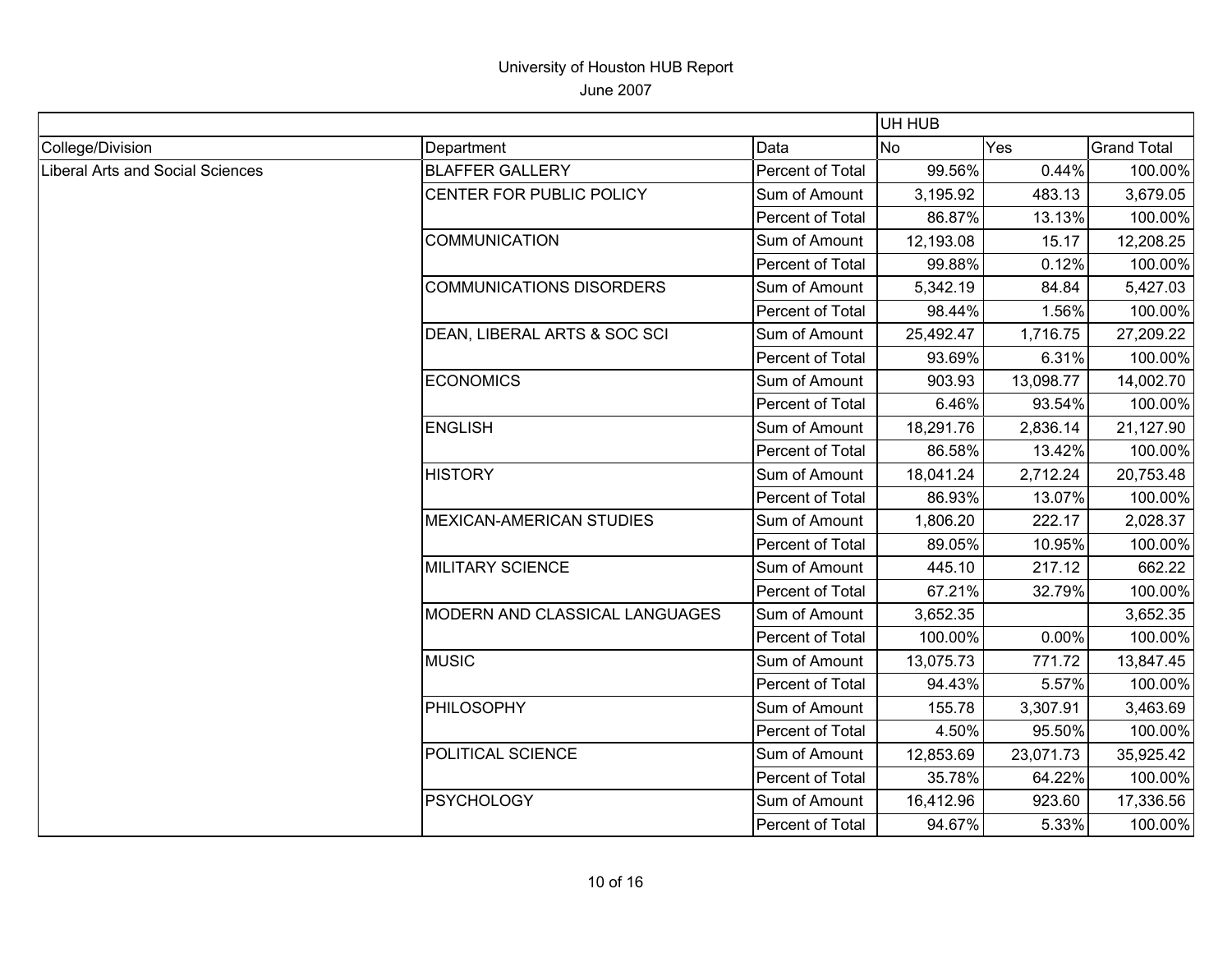|                                                   |                                   |                  | UH HUB     |           |                    |
|---------------------------------------------------|-----------------------------------|------------------|------------|-----------|--------------------|
| College/Division                                  | Department                        | Data             | <b>No</b>  | Yes       | <b>Grand Total</b> |
| Liberal Arts and Social Sciences                  | <b>RELIGIOUS STUDIES</b>          | Sum of Amount    |            | 147.08    | 147.08             |
|                                                   |                                   | Percent of Total | 0.00%      | 100.00%   | 100.00%            |
|                                                   | <b>SOCIOLOGY</b>                  | Sum of Amount    | 33.45      | 1,273.96  | 1,307.41           |
|                                                   |                                   | Percent of Total | 2.56%      | 97.44%    | 100.00%            |
|                                                   | <b>THEATRE</b>                    | Sum of Amount    | 102,390.50 | 13.26     | 102,403.76         |
|                                                   |                                   | Percent of Total | 99.99%     | 0.01%     | 100.00%            |
|                                                   | <b>WOMEN'S STUDIES PROGRAM</b>    | Sum of Amount    | 51.01      |           | 51.01              |
|                                                   |                                   | Percent of Total | 100.00%    | 0.00%     | 100.00%            |
|                                                   | <b>WRITING CENTER</b>             | Sum of Amount    | 17,009.73  | 259.72    | 17,269.45          |
|                                                   |                                   | Percent of Total | 98.50%     | 1.50%     | 100.00%            |
| Liberal Arts and Social Sciences Sum of Amount    |                                   |                  | 357,517.65 | 80,370.68 | 437,888.33         |
| Liberal Arts and Social Sciences Percent of Total |                                   |                  | 81.65%     | 18.35%    | 100.00%            |
| Library                                           | <b>UNIVERSITY LIBRARIES</b>       | Sum of Amount    | 388,773.79 | 69,153.64 | 457,927.43         |
|                                                   |                                   | Percent of Total | 84.90%     | 15.10%    | 100.00%            |
| <b>Library Sum of Amount</b>                      |                                   |                  | 388,773.79 | 69,153.64 | 457,927.43         |
| <b>Library Percent of Total</b>                   |                                   |                  | 84.90%     | 15.10%    | 100.00%            |
| Natural Science and Mathematics                   | <b>BIOLOGY &amp; BIOCHEMISTRY</b> | Sum of Amount    | 85,022.70  | 1,499.39  | 86,522.09          |
|                                                   |                                   | Percent of Total | 98.27%     | 1.73%     | 100.00%            |
|                                                   | <b>CHEMISTRY</b>                  | Sum of Amount    | 33,911.85  | 10,978.48 | 44,890.33          |
|                                                   |                                   | Percent of Total | 75.54%     | 24.46%    | 100.00%            |
|                                                   | <b>COMPUTER SCIENCE</b>           | Sum of Amount    | 6,969.74   | 6,868.95  | 13,838.69          |
|                                                   |                                   | Percent of Total | 50.36%     | 49.64%    | 100.00%            |
|                                                   | DEAN, NATURAL SCIENCE & MATHE     | Sum of Amount    | 13,676.25  | 828.14    | 14,504.39          |
|                                                   |                                   | Percent of Total | 94.29%     | 5.71%     | 100.00%            |
|                                                   | <b>GEOLOGY</b>                    | Sum of Amount    | 37,352.45  | 800.00    | 38,152.45          |
|                                                   |                                   | Percent of Total | 97.90%     | 2.10%     | 100.00%            |
|                                                   | <b>IMAQS</b>                      | Sum of Amount    | 4,675.87   |           | 4,675.87           |
|                                                   |                                   | Percent of Total | 100.00%    | 0.00%     | 100.00%            |
|                                                   | <b>MATHEMATICS</b>                | Sum of Amount    | 132,408.90 | 2,222.46  | 134,631.36         |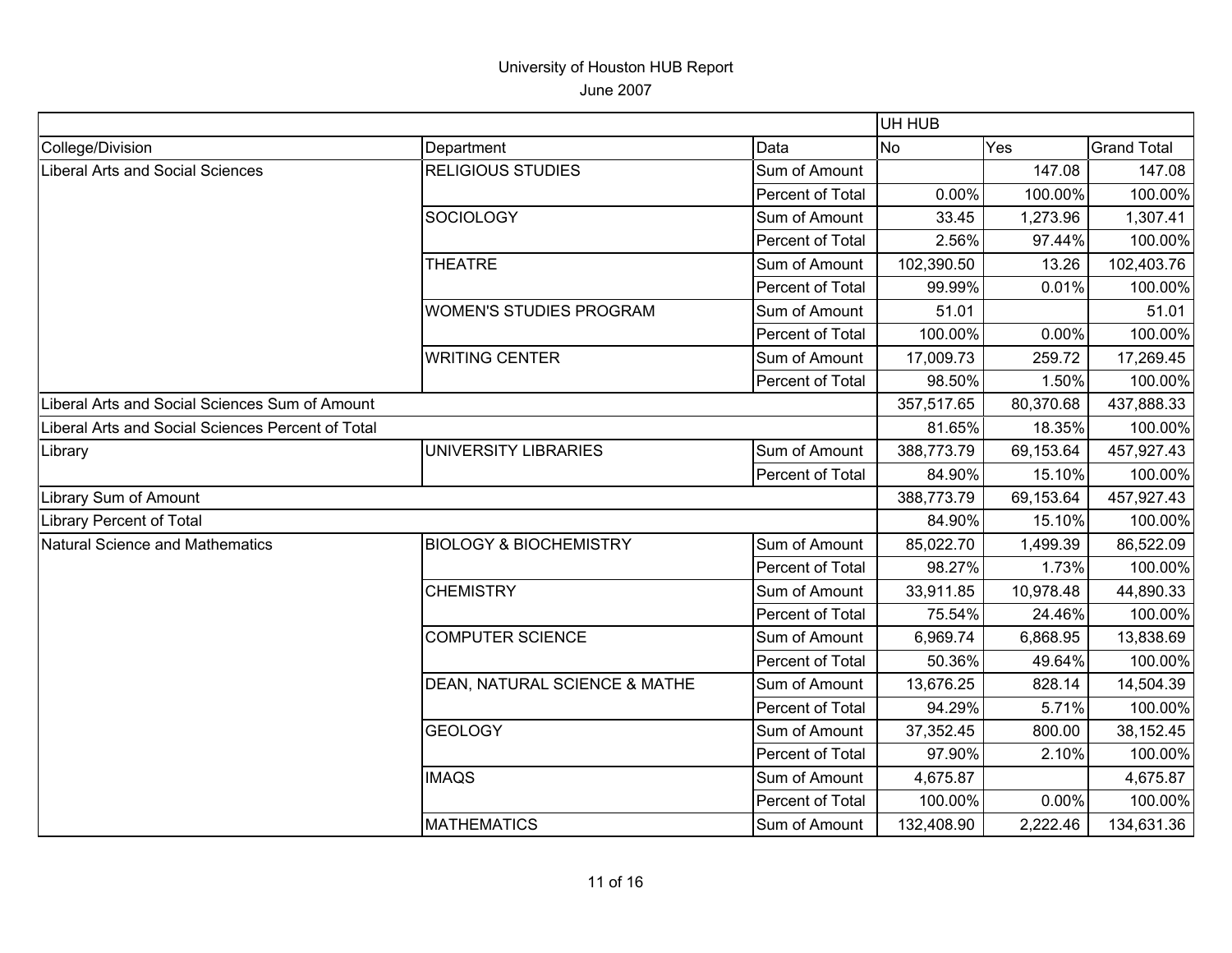|                                                  |                                           |                  | UH HUB     |           |                    |
|--------------------------------------------------|-------------------------------------------|------------------|------------|-----------|--------------------|
| College/Division                                 | Department                                | Data             | <b>No</b>  | Yes       | <b>Grand Total</b> |
| Natural Science and Mathematics                  | <b>MATHEMATICS</b>                        | Percent of Total | 98.35%     | 1.65%     | 100.00%            |
|                                                  | <b>PHYSICS</b>                            | Sum of Amount    | 14,881.44  | 2,642.95  | 17,524.39          |
|                                                  |                                           | Percent of Total | 84.92%     | 15.08%    | 100.00%            |
| Natural Science and Mathematics Sum of Amount    |                                           |                  | 328,899.20 | 25,840.37 | 354,739.57         |
| Natural Science and Mathematics Percent of Total |                                           |                  | 92.72%     | 7.28%     | 100.00%            |
| Optometry                                        | DEAN, OPTOMETRY                           | Sum of Amount    | 60,268.82  | 16,826.99 | 77,095.81          |
|                                                  |                                           | Percent of Total | 78.17%     | 21.83%    | 100.00%            |
|                                                  | OPT VISION SCIENCES                       | Sum of Amount    | 21,419.15  | 1,571.01  | 22,990.16          |
|                                                  |                                           | Percent of Total | 93.17%     | 6.83%     | 100.00%            |
|                                                  | OPTOMETRY CLINIC                          | Sum of Amount    | 14,553.16  | 5,576.36  | 20,129.52          |
|                                                  |                                           | Percent of Total | 72.30%     | 27.70%    | 100.00%            |
| Optometry Sum of Amount                          |                                           |                  | 96,241.13  | 23,974.36 | 120,215.49         |
| Optometry Percent of Total                       |                                           |                  | 80.06%     | 19.94%    | 100.00%            |
| Pharmacy                                         | <b>CLINICAL PHARMACY &amp; ADMINISTRA</b> | Sum of Amount    | 20,323.33  | 3,960.11  | 24,283.44          |
|                                                  |                                           | Percent of Total | 83.69%     | 16.31%    | 100.00%            |
|                                                  | <b>DEAN, PHARMACY</b>                     | Sum of Amount    | 71,375.91  | 2,185.36  | 73,561.27          |
|                                                  |                                           | Percent of Total | 97.03%     | 2.97%     | 100.00%            |
|                                                  | <b>INSTITUTE FOR DRUG EDUCATION</b>       | Sum of Amount    | 6,774.14   |           | 6,774.14           |
|                                                  |                                           | Percent of Total | 100.00%    | 0.00%     | 100.00%            |
|                                                  | PHARMACOLOGICAL & PHARMACEUTIC            | Sum of Amount    | 103,261.88 | (222.37)  | 103,039.51         |
|                                                  |                                           | Percent of Total | 100.22%    | $-0.22%$  | 100.00%            |
| Pharmacy Sum of Amount                           |                                           |                  | 201,735.26 | 5,923.10  | 207,658.36         |
| Pharmacy Percent of Total                        |                                           |                  | 97.15%     | 2.85%     | 100.00%            |
| Research                                         | ANIMAL CARE OPERATIONS                    | Sum of Amount    | 8,971.21   | 15,439.09 | 24,410.30          |
|                                                  |                                           | Percent of Total | 36.75%     | 63.25%    | 100.00%            |
|                                                  | CENTER FOR ADVANCED MATERIALS             | Sum of Amount    | 19,056.79  |           | 19,056.79          |
|                                                  |                                           | Percent of Total | 100.00%    | 0.00%     | 100.00%            |
|                                                  | <b>CMC</b>                                | Sum of Amount    | 6,187.67   |           | 6,187.67           |
|                                                  |                                           | Percent of Total | 100.00%    | 0.00%     | 100.00%            |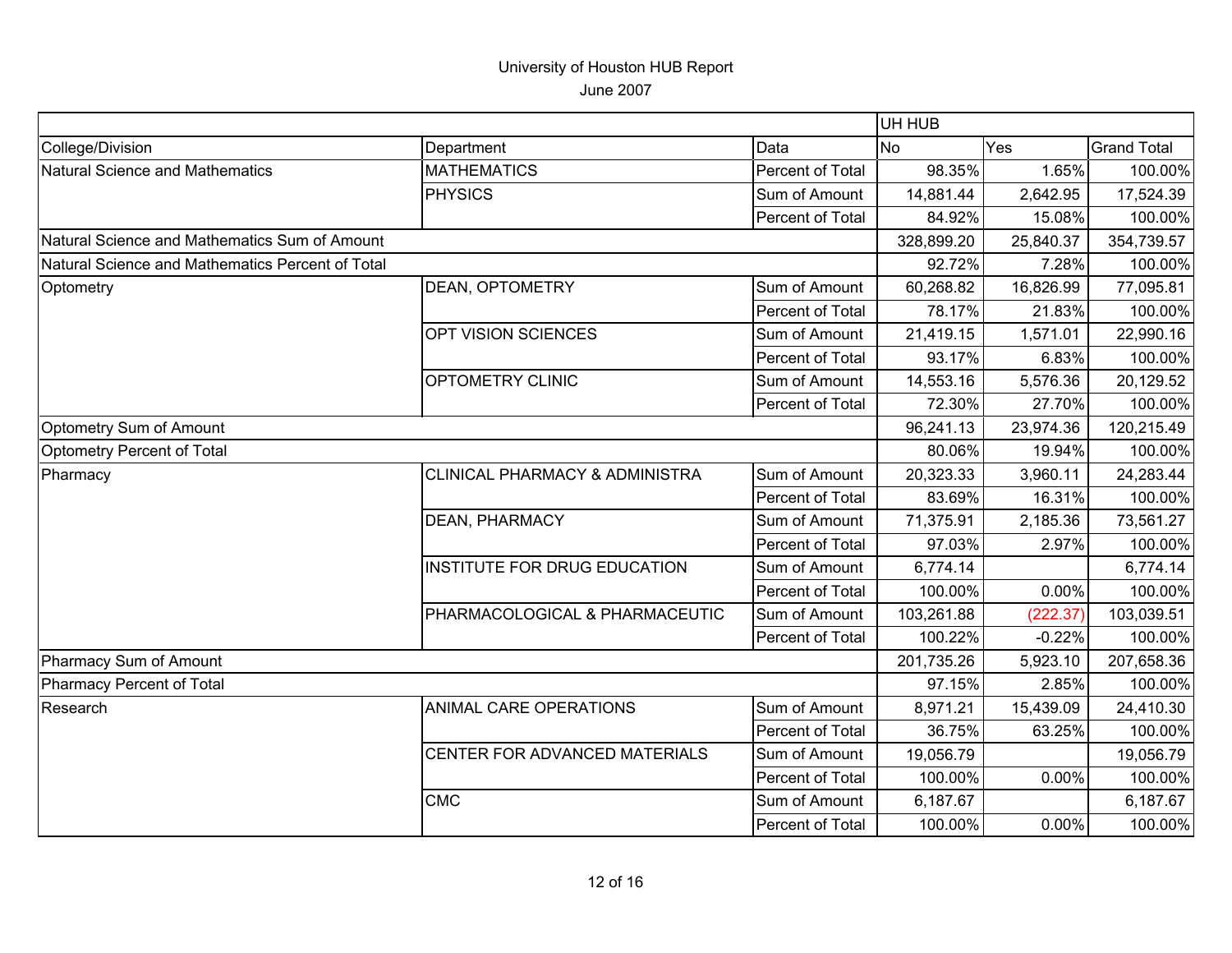|                           |                                    |                  | UH HUB     |            |                    |
|---------------------------|------------------------------------|------------------|------------|------------|--------------------|
| College/Division          | Department                         | Data             | No         | Yes        | <b>Grand Total</b> |
| Research                  | ENVIRONMENTAL INSTIT-HOUSTON       | Sum of Amount    | 379.75     |            | 379.75             |
|                           |                                    | Percent of Total | 100.00%    | 0.00%      | 100.00%            |
|                           | <b>GRANTS AND CONTRACTS</b>        | Sum of Amount    | 3,380.14   | 69.42      | 3,449.56           |
|                           |                                    | Percent of Total | 97.99%     | 2.01%      | 100.00%            |
|                           | <b>HOUSTON COASTAL CENTER</b>      | Sum of Amount    | 96.12      |            | 96.12              |
|                           |                                    | Percent of Total | 100.00%    | 0.00%      | 100.00%            |
|                           | INSTITUTE FOR MOLECULAR DESIGN     | Sum of Amount    | 930.66     | 453.00     | 1,383.66           |
|                           |                                    | Percent of Total | 67.26%     | 32.74%     | 100.00%            |
|                           | OFFICE OF TECHNOLOGY MANAGEMEN     | Sum of Amount    | 17,150.29  |            | 17,150.29          |
|                           |                                    | Percent of Total | 100.00%    | 0.00%      | 100.00%            |
|                           | <b>RESEARCH</b>                    | Sum of Amount    | 7,431.82   | 2,515.92   | 9,947.74           |
|                           |                                    | Percent of Total | 74.71%     | 25.29%     | 100.00%            |
|                           | <b>RESEARCH FINANCIAL SERVICES</b> | Sum of Amount    | 367.26     | 79.47      | 446.73             |
|                           |                                    | Percent of Total | 82.21%     | 17.79%     | 100.00%            |
|                           | <b>RESEARCH INFORMATION CENTER</b> | Sum of Amount    | 2,448.23   | 228.20     | 2,676.43           |
|                           |                                    | Percent of Total | 91.47%     | 8.53%      | 100.00%            |
|                           | RESEARCH POLICIES/COMP/COMMITT     | Sum of Amount    | 137.75     | 456.00     | 593.75             |
|                           |                                    | Percent of Total | 23.20%     | 76.80%     | 100.00%            |
|                           | SUPER CONDUCT & ADV MATERIALS      | Sum of Amount    | 9,017.84   |            | 9,017.84           |
|                           |                                    | Percent of Total | 100.00%    | 0.00%      | 100.00%            |
|                           | <b>TCSUH</b>                       | Sum of Amount    | 32,451.56  | 2,832.57   | 35,284.13          |
|                           |                                    | Percent of Total | 91.97%     | 8.03%      | 100.00%            |
|                           | <b>TIMES</b>                       | Sum of Amount    | 87,077.69  | 10,403.76  | 97,481.45          |
|                           |                                    | Percent of Total | 89.33%     | 10.67%     | 100.00%            |
|                           | TX LEARNING/COMPUTATIONAL CTR      | Sum of Amount    | 113,819.85 | 13,432.50  | 127,252.35         |
|                           |                                    | Percent of Total | 89.44%     | 10.56%     | 100.00%            |
| Research Sum of Amount    |                                    | 308,904.63       | 45,909.93  | 354,814.56 |                    |
| Research Percent of Total |                                    | 87.06%           | 12.94%     | 100.00%    |                    |
| <b>Student Affairs</b>    | <b>CAMPUS ACTIVITIES</b>           | Sum of Amount    | 20,295.29  | 1,314.29   | 21,609.58          |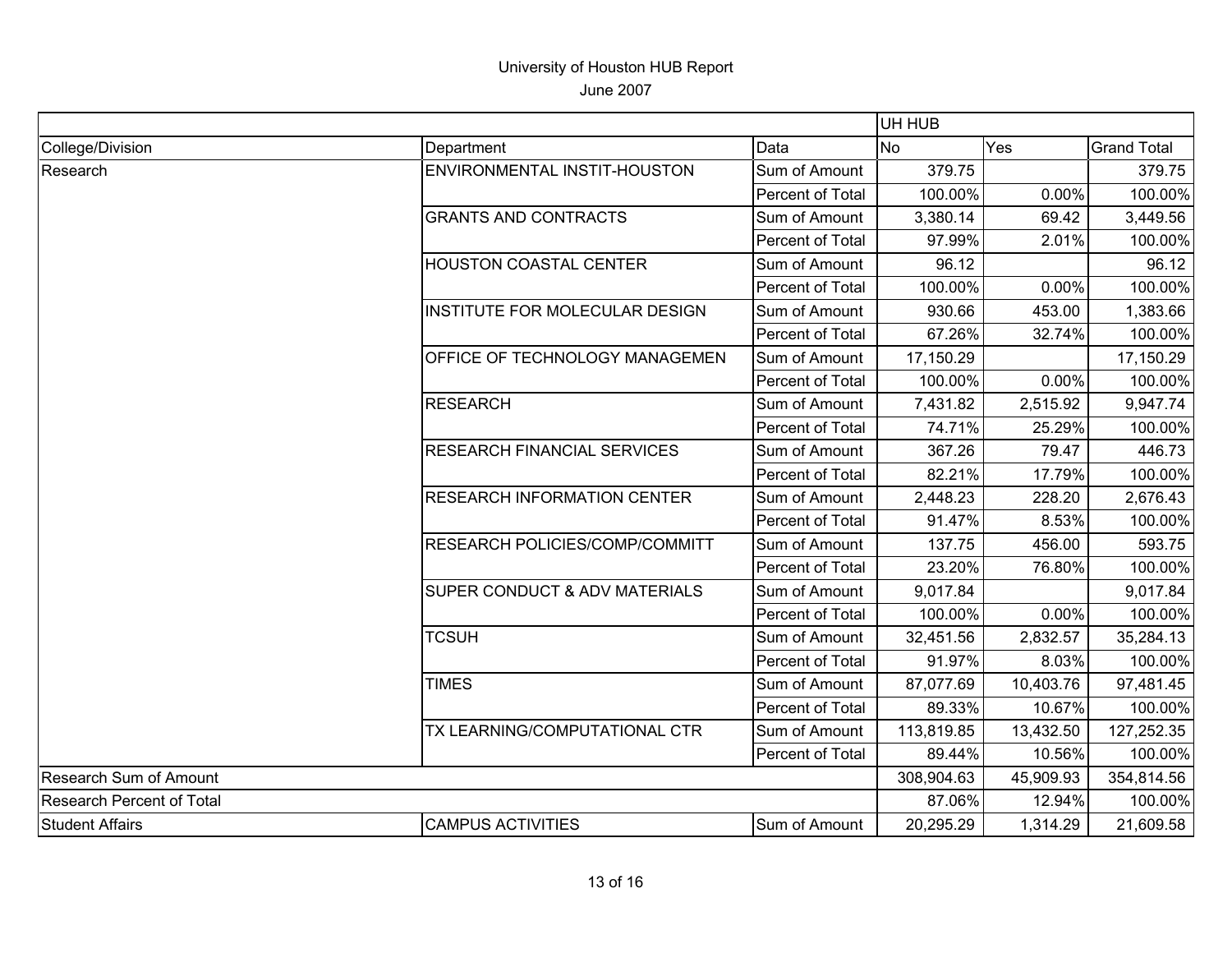|                        |                                       |                  | UH HUB     |           |                    |
|------------------------|---------------------------------------|------------------|------------|-----------|--------------------|
| College/Division       | Department                            | Data             | <b>No</b>  | Yes       | <b>Grand Total</b> |
| <b>Student Affairs</b> | <b>CAMPUS ACTIVITIES</b>              | Percent of Total | 93.92%     | 6.08%     | 100.00%            |
|                        | <b>CAMPUS RECREATION</b>              | Sum of Amount    | 31,924.46  | 8,658.45  | 40,582.91          |
|                        |                                       | Percent of Total | 78.66%     | 21.34%    | 100.00%            |
|                        | CENTER FOR STUDENTS W/DISABILI        | Sum of Amount    | 11,002.74  | 127.89    | 11,130.63          |
|                        |                                       | Percent of Total | 98.85%     | 1.15%     | 100.00%            |
|                        | CHILD CARE CENTER                     | Sum of Amount    | 6,087.94   | 525.72    | 6,613.66           |
|                        |                                       | Percent of Total | 92.05%     | 7.95%     | 100.00%            |
|                        | <b>COUNSELING AND PSYCH SVCS</b>      | Sum of Amount    | 2,715.05   | 463.50    | 3,178.55           |
|                        |                                       | Percent of Total | 85.42%     | 14.58%    | 100.00%            |
|                        | <b>DEAN OF STUDENTS</b>               | Sum of Amount    | 10,162.71  | 178.37    | 10,341.08          |
|                        |                                       | Percent of Total | 98.28%     | 1.72%     | 100.00%            |
|                        | INT'L STUDENT & SCHOLAR SERVIC        | Sum of Amount    | 1,323.08   | 363.89    | 1,686.97           |
|                        |                                       | Percent of Total | 78.43%     | 21.57%    | 100.00%            |
|                        | LEARNING SUPPORT SERVICES             | Sum of Amount    | 4,644.22   | 1,271.78  | 5,916.00           |
|                        |                                       | Percent of Total | 78.50%     | 21.50%    | 100.00%            |
|                        | <b>RELIGION CENTER</b>                | Sum of Amount    | 203.95     |           | 203.95             |
|                        |                                       | Percent of Total | 100.00%    | 0.00%     | 100.00%            |
|                        | <b>RESIDENTIAL LIFE &amp; HOUSING</b> | Sum of Amount    | 156,213.12 | 12,717.38 | 168,930.50         |
|                        |                                       | Percent of Total | 92.47%     | 7.53%     | 100.00%            |
|                        | <b>STUDENT AFFAIRS</b>                | Sum of Amount    | 720.69     | 1,133.49  | 1,854.18           |
|                        |                                       | Percent of Total | 38.87%     | 61.13%    | 100.00%            |
|                        | STUDENT HEALTH CENTER                 | Sum of Amount    | 22,979.85  | 6,513.58  | 29,493.43          |
|                        |                                       | Percent of Total | 77.92%     | 22.08%    | 100.00%            |
|                        | <b>STUDENT PUBLICATIONS</b>           | Sum of Amount    | 5,177.77   | 3,802.15  | 8,979.92           |
|                        |                                       | Percent of Total | 57.66%     | 42.34%    | 100.00%            |
|                        | UNIVERSITY CAREER SERVICES            | Sum of Amount    | 783.26     | 125.10    | 908.36             |
|                        |                                       | Percent of Total | 86.23%     | 13.77%    | 100.00%            |
|                        | UNIVERSITY CENTER                     | Sum of Amount    | 27,332.51  | 3,216.45  | 30,548.96          |
|                        |                                       | Percent of Total | 89.47%     | 10.53%    | 100.00%            |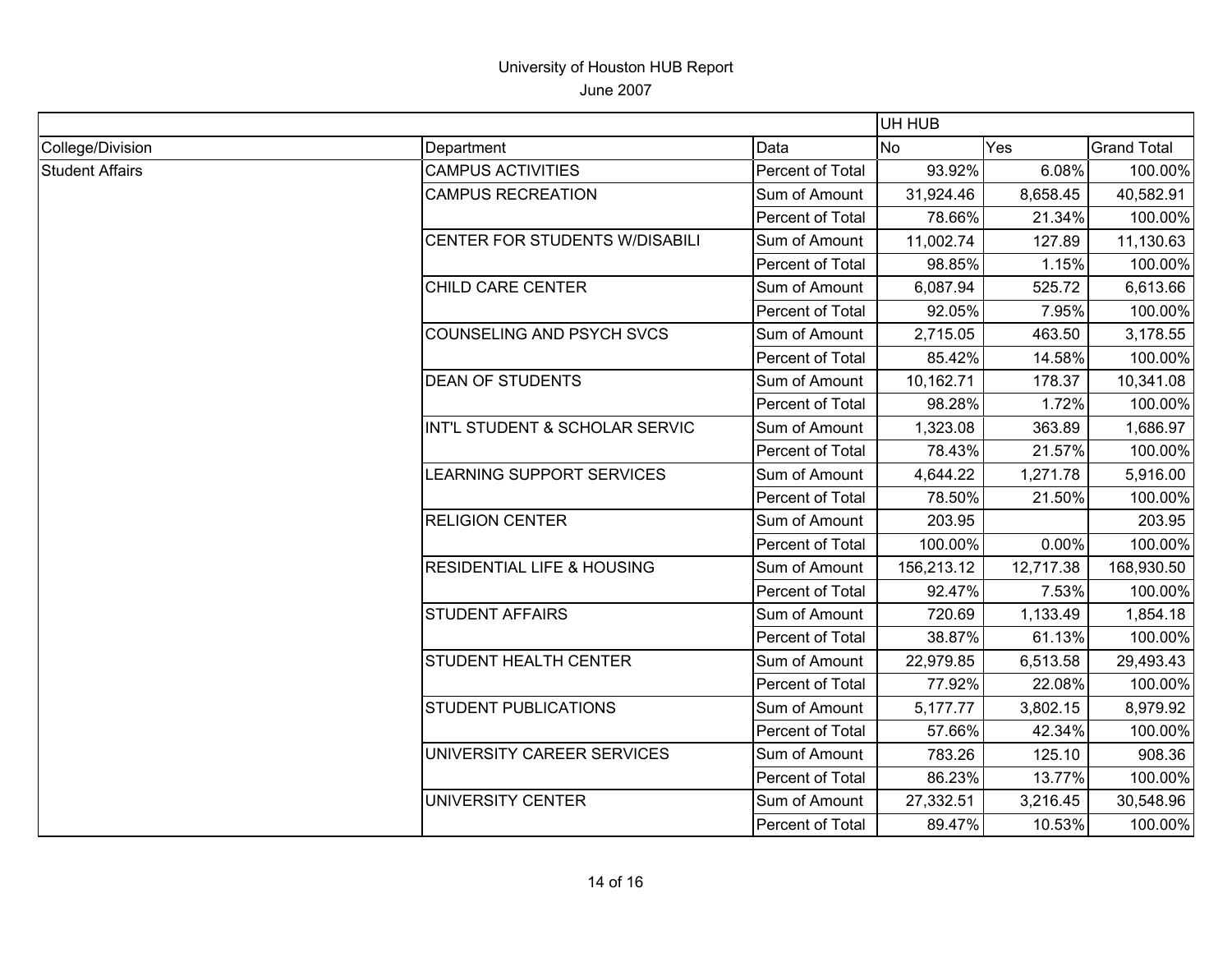|                                         |                                         |                  | UH HUB     |           |                    |
|-----------------------------------------|-----------------------------------------|------------------|------------|-----------|--------------------|
| College/Division                        | Department                              | Data             | <b>No</b>  | Yes       | <b>Grand Total</b> |
| <b>Student Affairs</b>                  | UNIVERSITY TESTING SERVICES             | Sum of Amount    | 675.59     | 682.45    | 1,358.04           |
|                                         |                                         | Percent of Total | 49.75%     | 50.25%    | 100.00%            |
|                                         | <b>URBAN EXPERIENCE VPSA</b>            | Sum of Amount    |            | 219.25    | 219.25             |
|                                         |                                         | Percent of Total | 0.00%      | 100.00%   | 100.00%            |
|                                         | <b>VETERAN SERVICES</b>                 | Sum of Amount    | 736.29     |           | 736.29             |
|                                         |                                         | Percent of Total | 100.00%    | 0.00%     | 100.00%            |
| <b>Student Affairs Sum of Amount</b>    |                                         |                  | 302,978.52 | 41,313.74 | 344,292.26         |
| <b>Student Affairs Percent of Total</b> |                                         |                  | 88.00%     | 12.00%    | 100.00%            |
| Technology                              | CENTER FOR LIFE SCIENCES TECH           | Sum of Amount    | 381.79     |           | 381.79             |
|                                         |                                         | Percent of Total | 100.00%    | 0.00%     | 100.00%            |
|                                         | DEAN, TECHNOLOGY                        | Sum of Amount    | 14,065.28  | 2,291.82  | 16,357.10          |
|                                         |                                         | Percent of Total | 85.99%     | 14.01%    | 100.00%            |
|                                         | <b>ENGINEERING TECHNOLOGY</b>           | Sum of Amount    | 7,830.51   | 1,021.04  | 8,851.55           |
|                                         |                                         | Percent of Total | 88.46%     | 11.54%    | 100.00%            |
|                                         | HUMAN DEVELOP AND CONSUMER SCI          | Sum of Amount    | 1,433.17   | 3,138.34  | 4,571.51           |
|                                         |                                         | Percent of Total | 31.35%     | 68.65%    | 100.00%            |
|                                         | <b>INFORMATION &amp; LOGISTICS TECH</b> | Sum of Amount    | 5,326.43   | 4,923.07  | 10,249.50          |
|                                         |                                         | Percent of Total | 51.97%     | 48.03%    | 100.00%            |
|                                         | <b>TMAC</b>                             | Sum of Amount    | 10,097.58  | 338.47    | 10,436.05          |
|                                         |                                         | Percent of Total | 96.76%     | 3.24%     | 100.00%            |
| <b>Technology Sum of Amount</b>         |                                         |                  | 39,134.76  | 11,712.74 | 50,847.50          |
| <b>Technology Percent of Total</b>      |                                         |                  | 76.96%     | 23.04%    | 100.00%            |
| <b>University Advancement</b>           | ADVANCEMENT INFORMATION SVCS            | Sum of Amount    | 513.89     | 73.77     | 587.66             |
|                                         |                                         | Percent of Total | 87.45%     | 12.55%    | 100.00%            |
|                                         | <b>ANNUAL GIVING</b>                    | Sum of Amount    | 101,417.39 |           | 101,417.39         |
|                                         |                                         | Percent of Total | 100.00%    | 0.00%     | 100.00%            |
|                                         | <b>CREATIVE SERVICES</b>                | Sum of Amount    | 2,587.32   | 593.65    | 3,180.97           |
|                                         |                                         | Percent of Total | 81.34%     | 18.66%    | 100.00%            |
|                                         | <b>DEVELOPMENT</b>                      | Sum of Amount    | 26,448.78  | 1,909.46  | 28,358.24          |